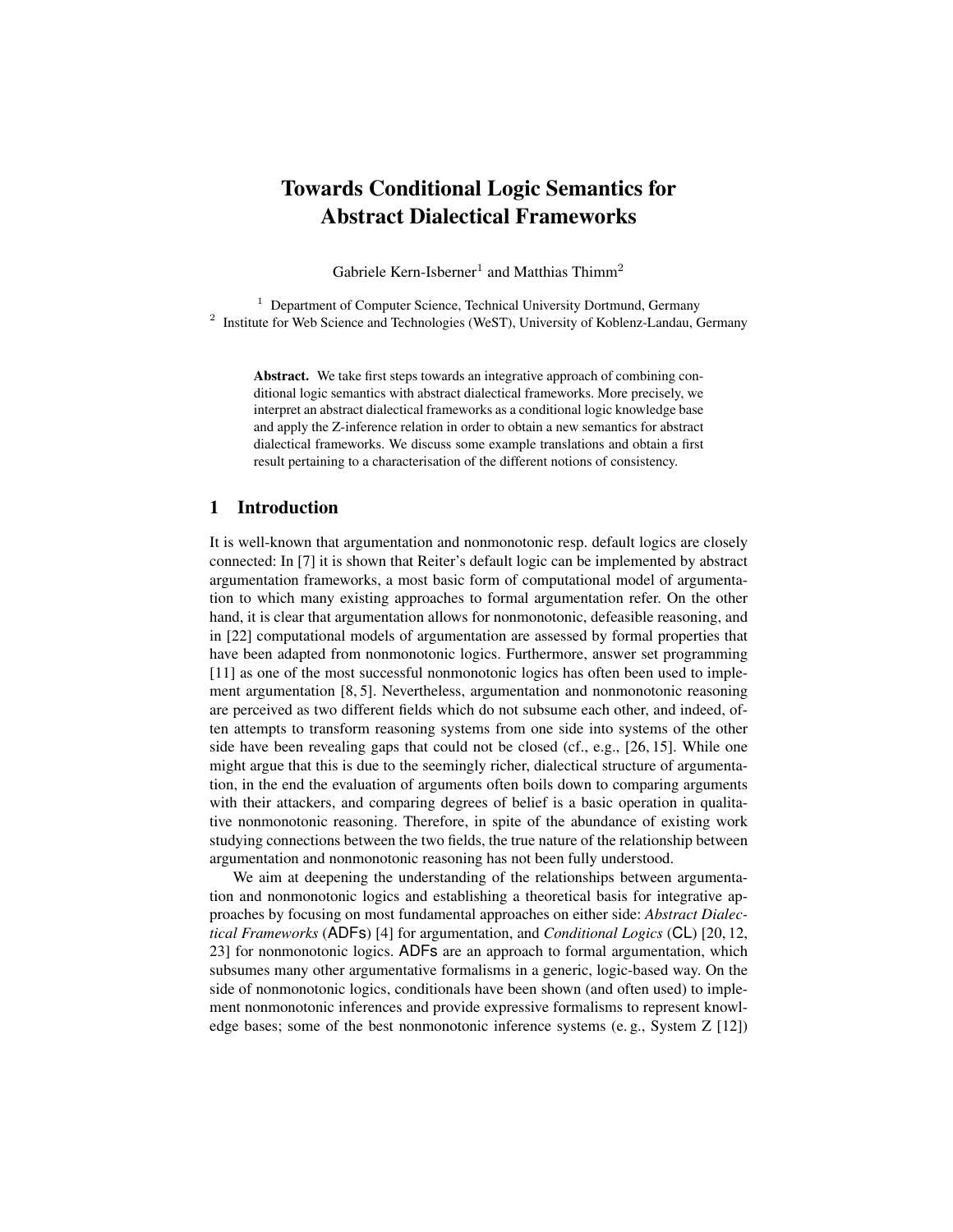make use of conditionals. Furthermore, they also play a basic role for belief revision which is often considered to be a dynamic counterpart to nonmonotonic logics [10]. Both ADFs and CL can be considered as high-level formalisms implementing properly the basic nature of the respective field without being restricted too much by subtleties of specific approaches, and both are based on 3-valued logics.

In this work we take a first step towards an integrative approach by using conditional logic semantics for abstract dialectical frameworks. Syntactically, both frameworks focus on pairs of objects such as  $(\phi, \psi)$ . In conditional logic, these pairs are interpreted as conditionals with the informal meaning "if  $\phi$  is true then, usually,  $\psi$  is true as well" and written as  $(\psi|\phi)$ . In abstract dialectical frameworks, these pairs are interpreted as acceptance conditions, with the constraint that  $\psi = a$  is a single statement, and interpreted as "if  $\phi$  is accepted then a is accepted as well". The resemblance of these informal interpretations is striking, but both approaches use fundamentally different semantics to formalise these interpretations. Here we ask the question of whether, and how we can interpret abstract dialectical frameworks in terms of conditional logic so that acceptance in the argumentative system is defined by a nonmonotonic inference relation based on conditionals. We take some first steps towards answering this question by translating ADFs into conditional knowledge bases and applying the Z-inference relation [12] to these knowledge bases. We exemplify this translation with several examples and compare the resulting acceptance relation to the usual ADF semantics. The main theoretical contribution of this paper is a characterisation result of the applicability of conditional logic semantics, stating that an abstract dialectical framework is consistent wrt. conditional logic semantics if and only if the conjunction of each acceptance function with its conclusion is satisfiable.

With this paper, we continue work relating argumentation and conditional reasoning that was started in [14] where DeLP rules [9] are interpreted as conditionals; hence, a DeLP program immediately corresponds to a conditional knowledge base, and nice relationships between DeLP acceptance and system Z inference could be shown. The results of that paper encouraged us to broaden these investigations to other argumentation systems. Due to their generality and their non-classical, 3-valued semantics, ADFs seem to be perfectly suited for taking first steps towards a more general framework.

The rest of this paper is organised as follows. In Section 2 we provide some necessary preliminaries. Section 3 contains our main contribution by formalising our approach to applying conditional logic semantics on abstract dialectical frameworks, discussing several examples on this application, and stating our main result. In Section 4 we discuss some related works and we conclude in Section 5 with a summary.

# 2 Preliminaries

In the following, we we briefly recall some general preliminaries on propositional logic (Section 2.1), as well as technical details on ADFs [4] (Section 2.2) and conditional logic (Section 2.3).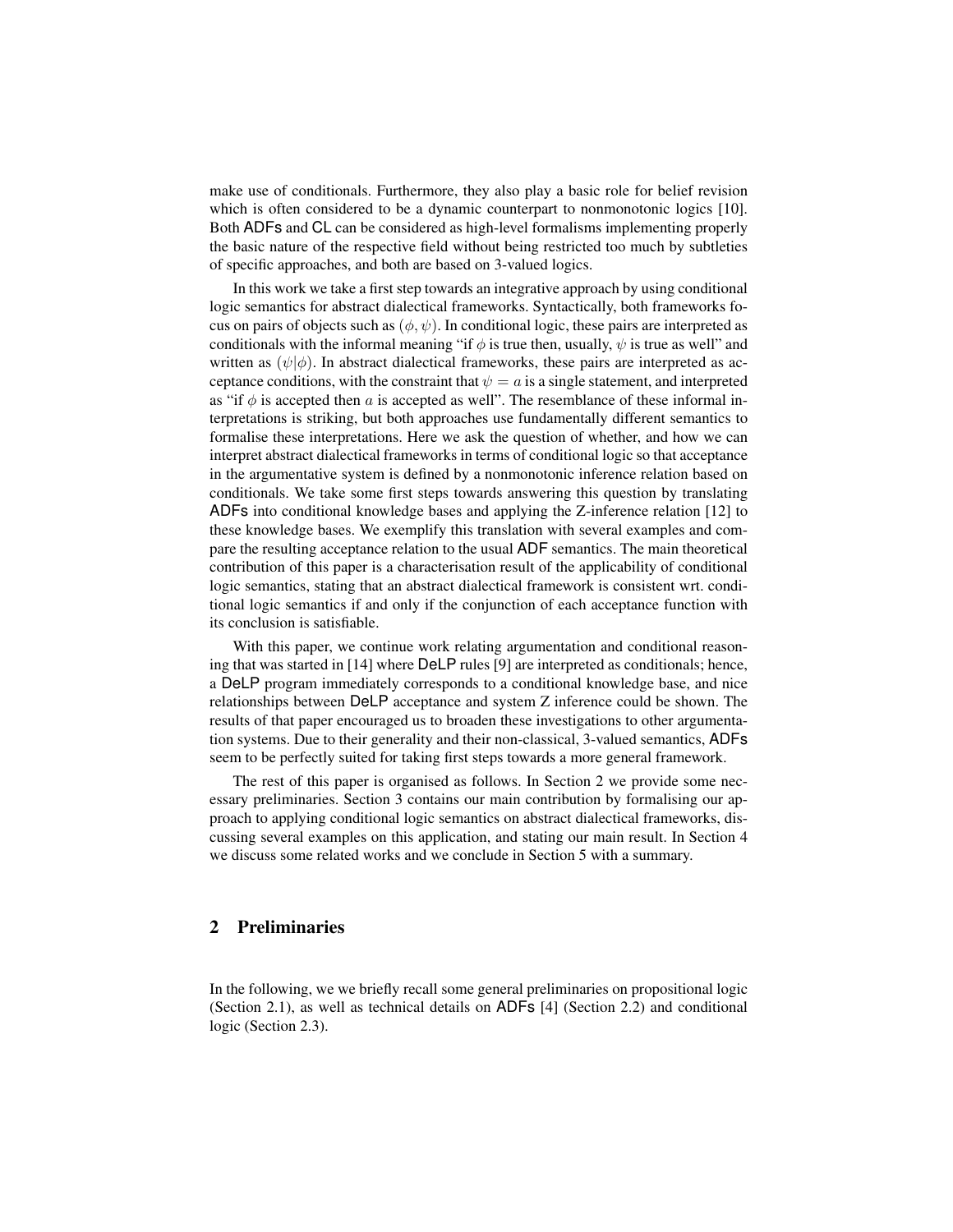#### 2.1 Propositional Logic

For a set At of atoms let  $\mathcal{L}(A_t)$  be the corresponding propositional language constructed using the usual connectives  $\wedge$  (and),  $\vee$  (or), and  $\neg$  (*negation*). A (classical) *interpretation* (also called *possible world*)  $\omega$  for a propositional language  $\mathcal{L}(At)$  is a function  $\omega$ : At  $\rightarrow$  {T, F}. Let  $\Omega$ (At) denote the set of all interpretations for At. We simply write  $\Omega$  if the set of atoms is implicitly given. An interpretation  $\omega$  *satisfies* (or is a *model* of) an atom  $a \in$  At, denoted by  $\omega \models a$ , if and only if  $\omega(a) = T$ . The satisfaction relation  $\models$  is extended to formulas as usual.

As an abbreviation we sometimes identify an interpretation  $\omega$  with its *complete conjunction*, i.e., if  $a_1, \ldots, a_n \in A$ t are those atoms that are assigned T by  $\omega$  and  $a_{n+1}, \ldots, a_m \in A$ t are those propositions that are assigned F by  $\omega$  we identify  $\omega$  by  $a_1 \ldots a_n \overline{a_{n+1}} \ldots \overline{a_m}$  (or any permutation of this). For example, the interpretation  $\omega_1$ on  $\{a, b, c\}$  with  $\omega(a) = \omega(c) = \mathsf{T}$  and  $\omega(b) = \mathsf{F}$  is abbreviated by  $a\overline{bc}$ .

For  $\Phi \subset \mathcal{L}(\mathsf{At})$  we also define  $\omega \models \Phi$  if and only if  $\omega \models \phi$  for every  $\phi \in \Phi$ . Define the set of models  $Mod(X) = {\omega \in \Omega(\mathsf{At}) \mid \omega \models X}$  for every formula or set of formulas  $X$ . A formula or set of formulas  $X_1$  *entails* another formula or set of formulas  $X_2$ , denoted by  $X_1 \models X_2$ , if  $\mathsf{Mod}(X_1) \subseteq \mathsf{Mod}(X_2)$ .

Finally, let  $C_n(\Phi)$  denote the deductive closure of a set  $\Phi \subseteq \mathcal{L}(A_t)$ , i.e.,  $C_n(\Phi)$  =  $\{\phi \mid \Phi \models \phi\}.$ 

### 2.2 Abstract Dialectical Frameworks

Abstract Dialectical Frameworks generalise abstract argumentation frameworks [7] and provide a general framework to discuss various issues in formal argumentation such as preferences [4] and support [25]. An ADF D is a tuple  $D = (S, L, C)$  where S is a set of statements,  $L \subseteq S \times S$  is a set of links, and  $C = \{C_s\}_{s \in S}$  is a set of total functions  $C_s$ :  $2^{par_D(s)} \rightarrow \{\mathsf{T},\mathsf{F}\}\$  for each  $s \in S$  with  $par_D(s) = \{s' \in S \mid (s',s) \in L\}$ (acceptance functions). An acceptance function  $C_s$  defines the cases when the statement s can be accepted (truth value T), depending on the acceptance status of its parents in  $D$ . By abuse of notation, we will often identify an acceptance function  $C_s$  by its equivalent *acceptance condition* which models the acceptable cases as a propositional formula. In other words, we assume  $C_s \in \mathcal{L}(S)$ .

*Example 1.* Consider an ADF  $D_1 = (S_1, L_1, C_1)$  with

$$
S_1 = \{a, b, c, d\}
$$
  
\n
$$
L_1 = \{(a, b), (b, a), (b, d), (c, d)\}
$$
  
\n
$$
C_1 = \{C_a, C_b, C_c, C_d\}
$$

with  $C_a = \neg b$ ,  $C_b = \neg a$ ,  $C_c = \top$ , and  $C_d = c \wedge \neg b$ . The framework D is depicted as a graph in Figure 1. Informally speaking, the acceptance conditions can be read as "a is accepted if b is not accepted", "b is accepted if a is not accepted", "c is always accepted", and "d is accepted if c is accepted and b is not accepted". Figure 1 shows a graphical depiction of the ADF  $D_1$ , where next to each node its acceptance condition is given.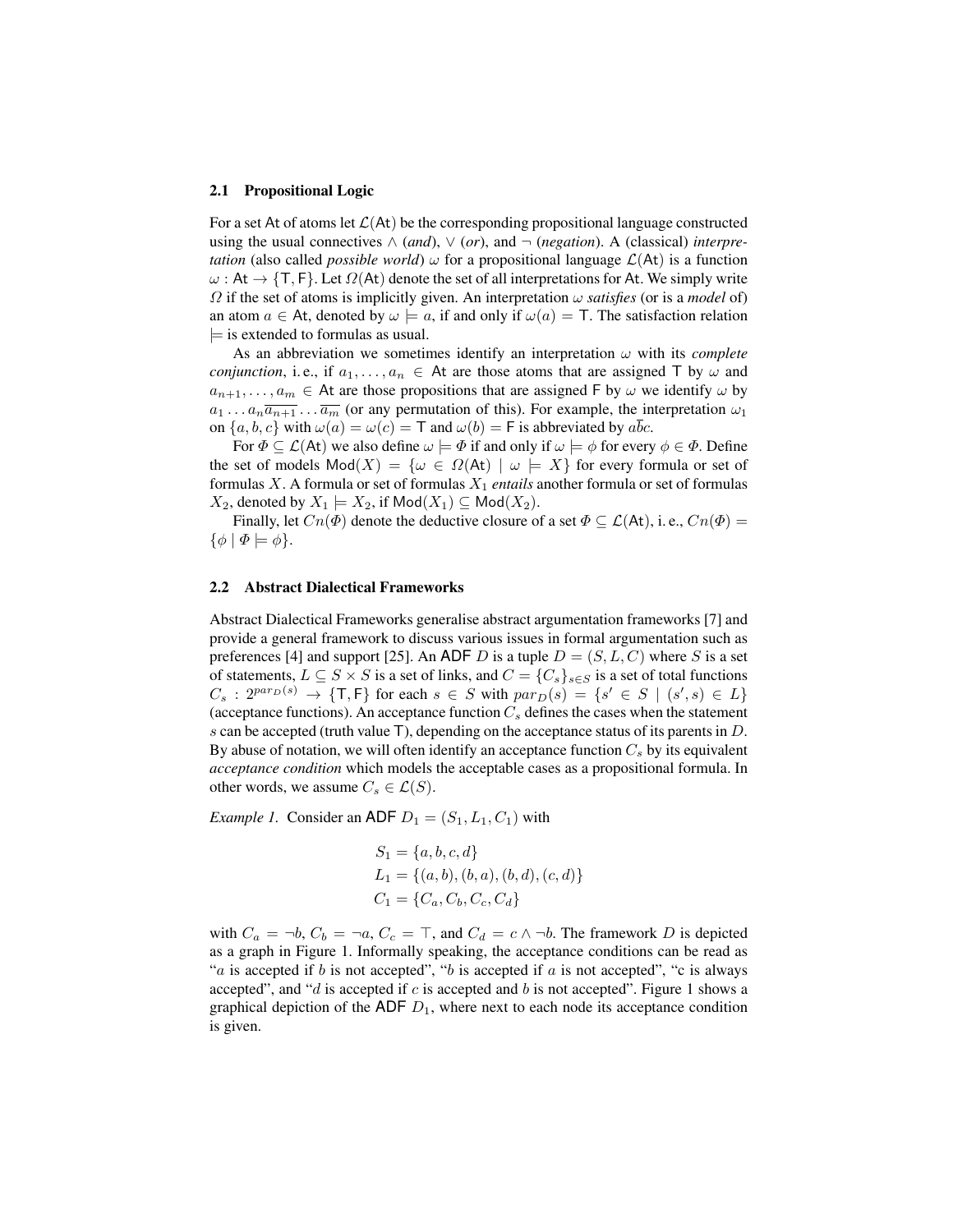$$
C_a = \neg b
$$
\n
$$
C_b = \neg a
$$
\n
$$
C_c = \top
$$
\n
$$
C \qquad \qquad C_b = \neg a
$$
\n
$$
C = \top
$$
\n
$$
C = \top
$$
\n
$$
C = \top
$$
\n
$$
C = \top
$$

Fig. 1. A abstract dialectical framework

An ADF  $D = (S, L, C)$  is interpreted through 3-valued interpretations  $v : S \rightarrow$  ${T, F, U}$ , which assign to each statement in S either the value T (accepted), F (rejected), or U (undecided, unknown). A 3-valued interpretation  $v$  can be extended to arbitrary propositional formulas over S via

- 1.  $v(\neg \phi) = \text{F iff } v(\phi) = \text{T}, v(\neg \phi) = \text{T iff } v(\phi) = \text{F}, \text{ and } v(\neg \phi) = \text{U iff } v(\phi) = \text{U};$
- 2.  $v(\phi \wedge \psi) = \mathsf{T}$  iff  $v(\phi) = c(\psi) = \mathsf{T}$ ,  $v(\phi \wedge \psi) = \mathsf{F}$  iff  $v(\phi) = \mathsf{F}$  or  $v(\psi) = \mathsf{F}$ , and  $v(\phi \wedge \psi) = \mathsf{U}$  otherwise;
- 3.  $v(\phi \vee \psi) = \mathsf{T}$  iff  $v(\phi) = \mathsf{T}$  or  $v(\psi) = \mathsf{T}$ ,  $v(\phi \vee \psi) = \mathsf{F}$  iff  $v(\phi) = c(\psi) = \mathsf{F}$ , and  $v(\phi \vee \psi) = \mathsf{U}$  otherwise.

Then v is a *model* of D if for all  $s \in S$ ,  $v(s) \neq \mathsf{U}$  implies  $v(s) = v(C_s)$ .

*Example 2.* We continue Example 1 and consider the three-valued interpretations  $v_1, v_2, v_3$ defined via

| $v_1(a) = T$ | $v_1(b) = F$ | $v_1(c) = T$ | $v_1(d) = T$          |
|--------------|--------------|--------------|-----------------------|
| $v_2(a) = F$ | $v_2(b) = T$ | $v_2(c) = T$ | $v_2(d) = \mathsf{F}$ |
| $v_3(a) = 0$ | $v_3(b) = U$ | $v_3(c) = T$ | $v_3(d) = F$          |

Observe that both  $v_1$  and  $v_2$  are models of  $D_1$  (e.g., it holds  $T = v_1(d) = v_1(C_d)$  $v_1(c \wedge \neg b) = \top \wedge \top = \top$ ). Observe also that  $v_3$  is not a model as, e.g.,  $v_3(d) = \top$  but  $v_3(C_d) = v_3(c \wedge \neg b) = \mathsf{T} \wedge \mathsf{U} = \mathsf{U}.$ 

On top of the notion of a model, various semantics can be defined for ADFs such as the grounded, complete, preferred, and stable semantics [4]. These semantics constrain the set of models further by imposing additional constraints. For that, let  $\leq_i$  be the *information order* on truth values defined via  $U \leq i$  T and  $U \leq i$  F. Then  $({T, F, U}, \leq i)$ is a complete meet-semi-lattice [4] where the meet operator  $\sqcap$  is defined via  $T \sqcap T = T$ ,  $F \cap F = F$ , and  $\alpha \cap \beta = U$  otherwise. For two interpretations  $v_1, v_2$  be write  $v_1 \leq_i v_2$ iff  $v_1(s) \leq_i v_2(s)$  for all  $s \in S$  and

$$
(v_1 \sqcap v_2)(s) = v_1(s) \sqcap v_2(s)
$$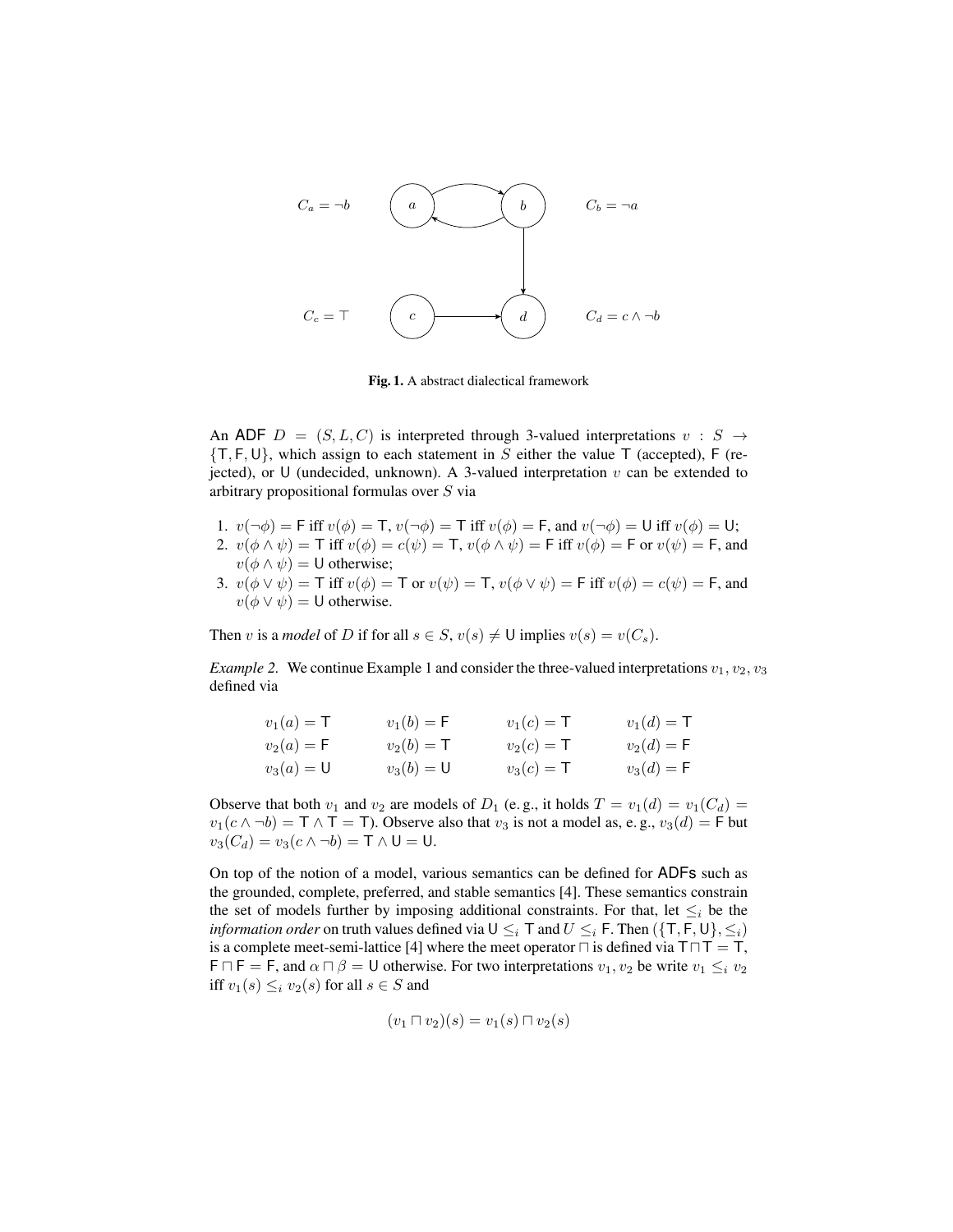for all  $s \in S$ . For an interpretation v let  $[v]_2$  be the set of interpretations v' with  $v \leq_i v'$ and  $U \notin \text{im } v'.^3$  Define the operator  $\Gamma_D$  on interpretations via

$$
\Gamma_D(v)(s) = \prod \{ w(C_s) \mid w \in [v]_2 \}
$$

for all interpretations v and statements s. In other words,  $\Gamma_D(v)$  is an interpretation, which maps every statement to the consensus of all two-valued extensions of  $v$ .

**Definition 1.** Let  $D = (S, L, C)$  be an ADF and v an interpretation.

- *1.* v *is a complete model of* D *iff*  $\Gamma_D(v) = v$ .
- 2. v is the grounded model of D if it is complete and  $v \leq_i v'$  for all complete models v 0 *.*
- *3.* v *is a preferred model of* D *if it is complete and there is no complete model* v <sup>0</sup> *with*  $v <_i v'$ .

Brewka and Woltran also define stable models [4], which we do not consider here.

For  $\sigma \in \{gr, co, pr\}$  (grounded, complete, preferred semantics, respectively) define an inference relation  $\overline{\rhd}_{cr}^{\sigma}$  via  $D \rhd_{cr}^{\sigma} a$  iff  $a \in S$  is mapped to T in some  $\sigma$ -model of D. Considering a skeptical reasoning perspective, we can define an inference relation  $\overline{\rhd_{sk}^{\sigma}}$  via  $D \rhd_{sk}^{\sigma} a$  iff  $a \in S$  is mapped to T in all  $\sigma$ -models of D. As there is a uniquely defined grounded model, both inference relations collapse for grounded semantics and we simply write  $\vert \sim^{gr}$  instead of  $\vert \sim^{gr}_{cr}$  or  $\vert \sim^{gr}_{sk}$ .

### 2.3 Conditional Logic

A conditional of the form  $(\psi|\phi)$  connects two formulas, the antecedence  $\phi$  and the conclusion  $\psi$  (often in a meaningful way) and represents a rule "*If*  $\phi$  *then (usually, probably*)  $\psi$ ". An important property of conditionals in general is their *defeasibility*, i. e., the possibility of the conclusion of a conditional being overruled when more information becomes available. Formalising defeasibility is one of the core challenges in knowledge representation and reasoning, and there are plenty of approaches that aim at addressing this, see e. g. [21, 17, 16] for some examples. We will take conditionals as basic formal entities for (nonmonotonic, plausible) reasoning. There are many different conditional logics (cf., e.g.,  $[17, 20]$ ), we will just use basic properties of conditionals that are common to many conditional logics and are especially important for nonmonotonic reasoning: Basically, we follow the approach of de Finetti [6] who considered conditionals as *generalized indicator functions* for possible worlds  $\omega$  and define:

$$
(\psi|\phi)(\omega) = \begin{cases} 1 & \colon & \omega \models \phi \land \psi \\ 0 & \colon & \omega \models \phi \land \neg \psi \\ u & \colon & \omega \models \neg \phi \end{cases} \tag{1}
$$

where u stands for *unknown* or *indeterminate* (not to be confused with the truth value U from the previous section). In other words, a propositional interpretation  $\omega$  *verifies* a conditional  $(\psi|\phi)$  iff it satisfies both antecedence and conclusion  $((\psi|\phi)(\omega) = 1)$ ;

 $3$  im f is the image of f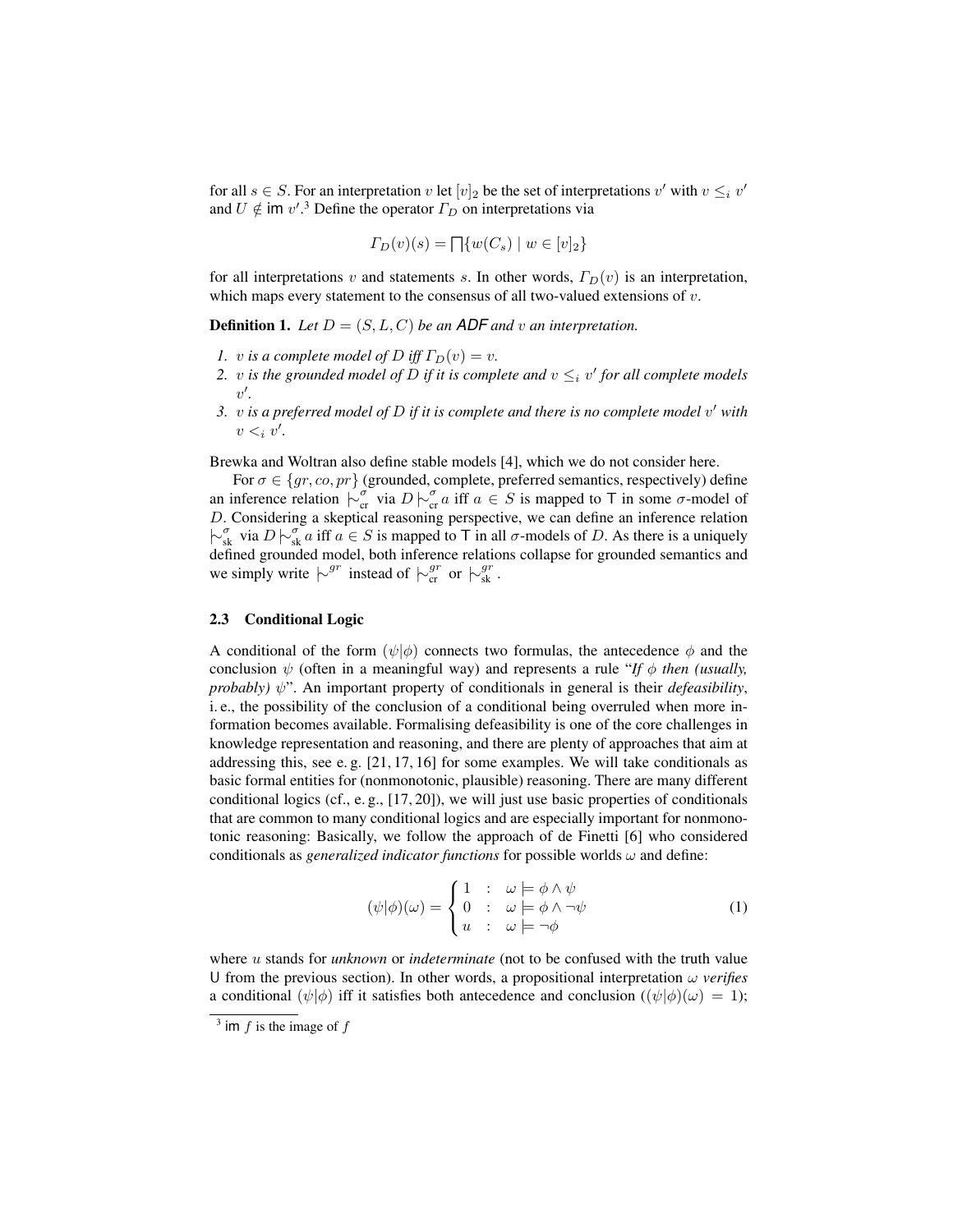it *falsifies* it iff it satisfies the antecedence but not the conclusion  $((\psi|\phi)(\omega) = 0)$ ; otherwise the conditional is *not applicable*, i. e., the interpretation does not satisfy the antecedence  $((\psi|\phi)(\omega) = u)$ . If  $(\psi|\phi)(\omega) \neq 0$ , we also say that  $\omega$  *satisfies*  $(\psi|\phi)$ . Hence, conditionals are three-valued logical entities and thus extend the binary setting of classical logics substantially in a way that is compatible with the probabilistic interpretation of conditionals as conditional probabilities. Such a conditional  $(\psi|\phi)$  can be accepted as plausible if its verification  $\phi \wedge \psi$  is more plausible than its falsification  $\phi \land \neg \psi$ , where plausibility is often modelled by a total preorder on possible worlds. This is in full compliance with nonmonotonic inference relations  $\phi \sim \psi$  [18] expressing that from  $\phi$ ,  $\psi$  may be plausibly derived. A particular convenient implementation of total preorders are *ordinal conditional functions (OCFs)*, (also called *ranking functions*)  $\kappa$ :  $\Omega \to \mathbb{N} \cup {\infty}$  [23] on the set of possible worlds  $\Omega$ . They express degrees of (im)plausibility of possible worlds and propositional formulas  $\phi$  by setting  $\kappa(\phi) := \min{\kappa(\omega) \mid \omega \models \phi}$ . OCFs  $\kappa$  are a very popular formal environment for nonmonotonic and conditional reasoning, allowing for simply expressing the acceptance of conditionals and nonmonotonic inferences via stating that  $(\psi|\phi)$  is accepted by κ iff  $\phi \vdash_{\kappa} \psi$  iff  $\kappa(\phi \land \psi) < \kappa(\phi \land \neg \psi)$ , implementing formally the intuition of conditional acceptance based on plausibility mentioned above. For an OCF  $\kappa$ , *Bel*( $\kappa$ ) denotes the propositional beliefs that are implied by all most plausible worlds, i. e.,  $Bel(\kappa) = Cn(\kappa^{-1}(0)).$  A set  $\Delta$  of conditionals is *consistent* if there is an OCF accepting all conditionals in ∆.

We denote with CL the framework of reasoning from conditional knowledge bases  $\Delta$  based on OCFs that are so-called (ranking) models of  $\Delta$ , i.e., which accept all conditionals in ∆. Specific examples of such ranking models are system Z yielding the inference relation  $\vert \sim^Z$  [12] and c-representations providing the basis for c-inference relations [13, 1]. In this paper, we consider the relation  $\vert \sim^Z$  defined as follows. A conditional  $(\psi|\phi)$  is *tolerated* by  $\Delta$  if there is a possible world  $\omega$  with  $(\psi|\phi)(\omega) = 1$  and  $(\psi'|\phi')(\omega) \neq 0$  for all  $(\psi'|\phi') \in \Delta$ , i.e.,  $\omega$  verifies  $(\psi|\phi)$  and does not falsify any (other) conditional in  $\Delta$ . The Z-partitioning  $(\Delta_0, \ldots, \Delta_n)$  of  $\Delta$  is defined as

1.  $\Delta_0 = {\delta \in \Delta \mid \Delta \text{ tolerates } \delta},$ 2.  $\Delta_1, \ldots, \Delta_n$  is the Z-partitioning of  $\Delta \setminus \Delta_0$ .

For  $\delta \in \Delta$  define furthermore

 $Z_{\Delta}(\delta) = i \qquad \Longleftrightarrow \qquad \delta \in \Delta_i$  and  $(\Delta_0, \ldots, \Delta_n)$  is the Z-partitioning of  $\Delta$ 

Finally, the ranking function  $\kappa_{\Delta}^{z}$  is defined via

$$
\kappa_{\Delta}^{z}(\omega) = \max\{Z(\delta) \mid (\psi|\phi)(\omega) = 0, (\psi|\phi) \in \Delta\} + 1
$$

with  $\max \emptyset = -1$ . Define then  $\Delta \models^{\mathcal{Z}} (\psi | \phi)$  iff  $\phi \models_{\kappa_{\Delta}^{\mathcal{Z}}} \psi$ . For a propositional formula  $\phi$ , we have  $\Delta \left| \sim^{\mathbb{Z}} \phi \text{ iff } \Delta \left| \sim^{\mathbb{Z}} (\phi | \top) \text{ iff } \phi \in Bel(\kappa_{\Delta}^{z}) \text{ iff } \kappa_{\Delta}^{z}(\neg \phi) > 0.$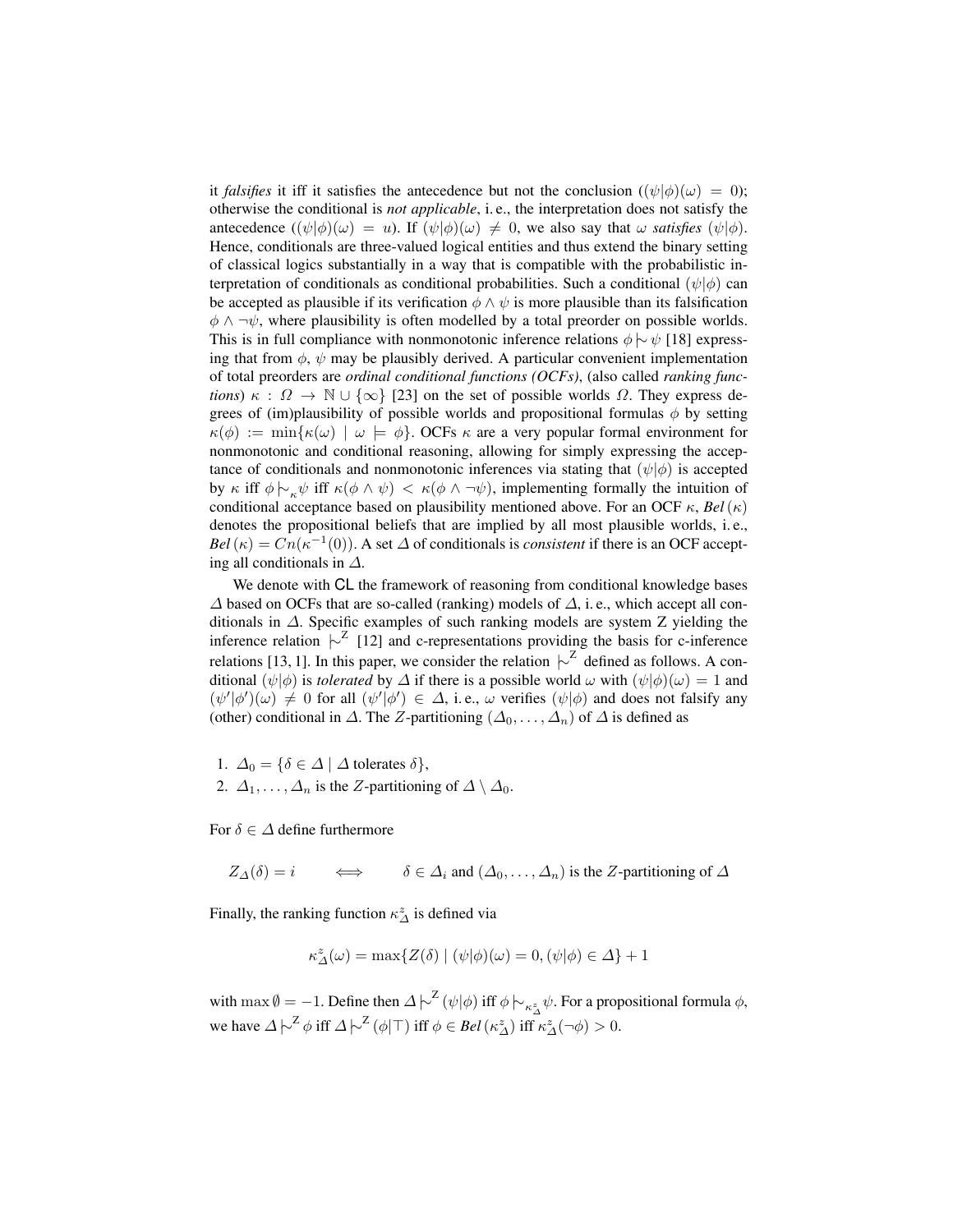# 3 Interpreting **ADFs** in Conditional Logic

Given an ADF  $D = (S, L, C)$ , it is straightforward to derive a conditional-logic knowledge base  $\Theta(D)$  defined via

$$
\Theta(D) = \{(s|C_s) \mid s \in S\}
$$

from  $D$ . In other words, every acceptance function of  $D$  is interpreted as a conditional. Now we can use inference relations for conditional logic on  $\Theta(D)$  and see how the inferences compare to inferences made using e.g.  $\sim^{gr}$  directly on D.

As a first application, in this paper we use the Z-inference relation to define an inference relation on D via

$$
D \sim^Z a \quad \text{iff} \quad \Theta(D) \sim^Z a. \tag{2}
$$

Note that  $\Theta(D) \sim^Z a$  is equivalent to stating  $a \in Bel(\kappa^z_\Delta)$ . The three-valued model  $v_Z$ that can be associated with this inference relation is defined by

$$
v_Z(s) = \begin{cases} \n\mathsf{T} \text{ if } s \in Bel(\kappa^z_\Delta), \\ \n\mathsf{F} \text{ if } \overline{s} \in Bel(\kappa^z_\Delta), \\ \n\mathsf{U} \text{ otherwise.} \n\end{cases} \tag{3}
$$

We illustrate this new inference relation with some examples which are taken from [4].

*Example 3.* Let  $D_2 = (S_2, L_2, C_2)$  with

$$
S_2 = \{a, b, c\} \qquad L_2 = \{(a, b)\} \qquad C_2 = \{C_a = \top, C_b = \neg a \lor c, C_c = b\}
$$

Then  $\Delta = \Theta(D_2) = \{(a|\top), (b|\neg a \lor c), (c|b)\}\)$ , and it is easily checked that the tolerance partitioning is just  $\Delta_0 = \Delta$ . This means  $\kappa^z_\Delta(abc) = \kappa^z_\Delta(a\overline{b}\overline{c}) = 0$  and  $\kappa^z_\Delta(\omega) = 1$ for all other worlds  $\omega$  because each such  $\omega$  falsifies at least one conditional from  $\Theta(D)$ . Therefore,  $Bel(\kappa^z_\Delta)=Cn(a(bc\vee\overline{b}\overline{c}))$ , In terms of arguments, this yields  $D_2\big\backslash^Z a$ , and  $v_Z(a) = T$ ,  $v_Z(b) = v_Z(c) = U$ .

*Example 4.* Let  $D_3 = (S_3, L_3, C_3)$  with

$$
S_3 = \{a, b, c\} \qquad L_3 = \{(a, c), (b, c)\} \qquad C_3 = \{C_a = c, C_b = c, C_c = a \Leftrightarrow b\}
$$

We obtain  $\Delta = \Theta(D_3) = \{(a|c), (b|c), (c|a \Leftrightarrow b)\}\)$ , and again, the tolerance partitioning is just  $\Delta_0 = \Delta$ . This means that  $\kappa^z_\Delta$  assigns the value 0 exactly to the worlds  $abc$ ,  $a\overline{b}\overline{c}$ ), and  $\overline{a}b\overline{c}$ , and 1 to all other worlds. in this case, none of  $a, b, c$  is in  $Bel(\kappa_{\Delta}^z)$ . The model  $v_Z$  assigns U to all arguments.

Finally, we apply the Z-inference relation to our Example 1.

*Example 5.* Consider the ADF  $D_1$  from Example 1. The  $\Theta$ -translation yields the conditional knowledge base  $\Delta = \Theta(D_1) = \{(a|\overline{b}), (b|\overline{a}), (c|\overline{b}), (d|\overline{b}c) \text{ with } \Delta_0 = \Delta. \}$ Therefore, exactly the worlds  $abcd$ ,  $abcd$ ,  $\overline{a}bcd$ ,  $\overline{a}bcd$ ,  $\overline{a}bcd$  are assigned 0 by  $\kappa_{\Delta}^{z}$ , and we have  $Bel(\kappa_{\Delta}^z) = Cn(bc \vee a\bar{b}cd) = Cn(c(b \vee a\bar{b}d))$ . In terms of arguments, this means  $D_1 \left\| \right\|^2 c$ , and  $v_Z(a) = v_Z(b) = v_Z(d) = U$ , while  $v_Z(c) = T$ .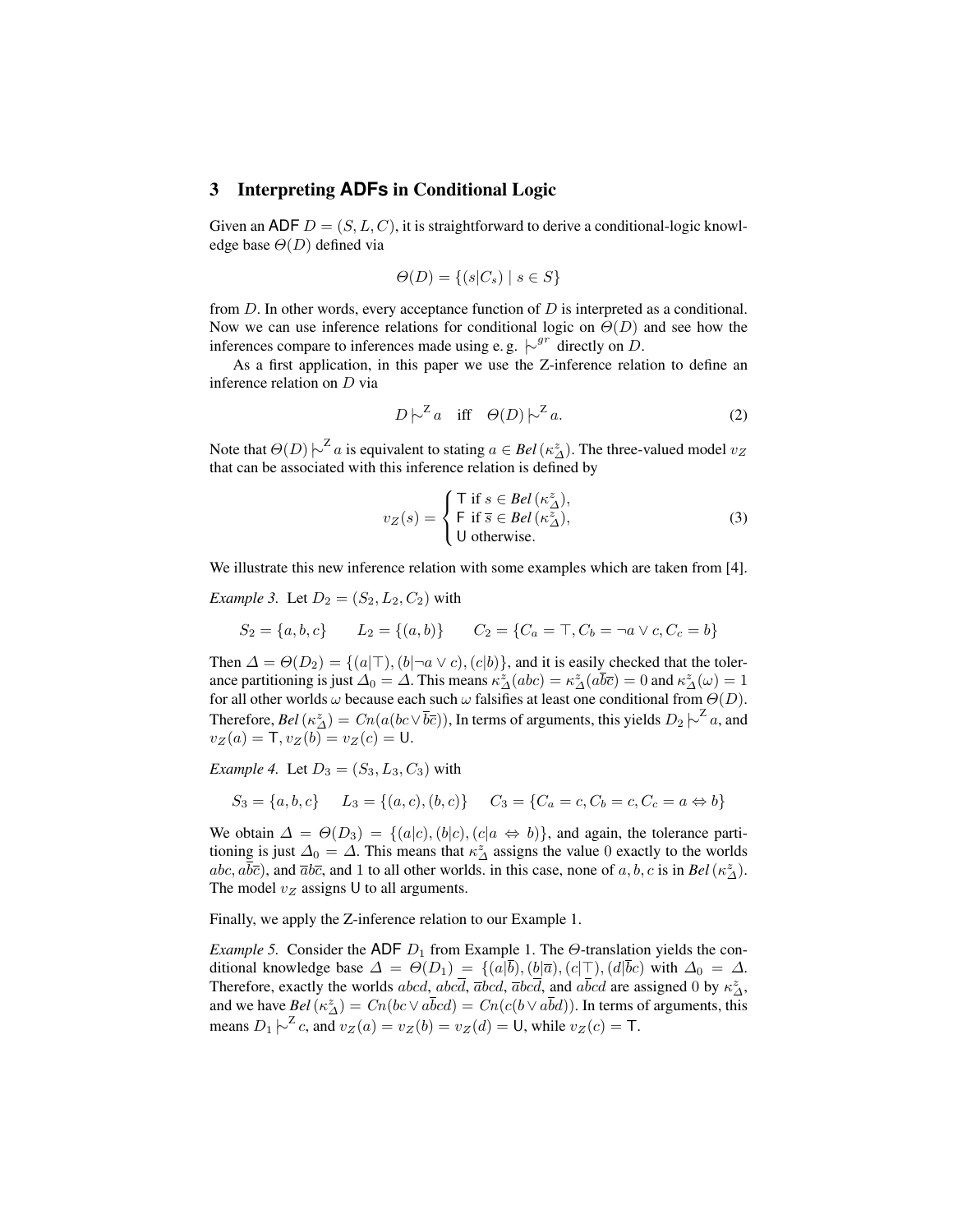

Fig. 2. The abstract dialectical framework from Example 6.

Note that in all three examples, the  $\sim^Z$ -inferred arguments coincide with the grounded semantics. This is, in general, not true as the following example shows.

*Example 6.* Let  $D_4 = (S_4, L_4, C_4)$  with

$$
S_4 = \{a, b, c\} \qquad L_4 = \{(a, a), (c, b)\} \qquad C_4 = \{C_a = \neg a, C_b = \neg c, C_c = \top\}
$$

which is also depicted in Figure 2. The  $\Theta$ -translation yields the conditional knowledge base  $\Theta(D_4) = \{ (a|\overline{a}), (b|\overline{c}), (c|\overline{c}) \}$  which is inconsistent as there can be no ranking function  $\kappa$  that accepts the first conditional. Therefore we obtain  $\Theta(D) \not\sim^{\mathbb{Z}} a$ ,  $\Theta(D)$  $\left[\sim^{\mathcal{Z}} b$ , and  $\Theta(D) \not\!\downarrow^{\mathcal{Z}} c$ . However, the grounded model of the initial ADF is able to infer c.

We say that an ADF  $D = (S, L, C)$  is *sound* iff  $s \wedge C_s$  is satisfiable for every  $s \in S$ . Then the observation from the previous example can be generalised as follows.

## **Proposition 1.** *If*  $ADF D = (S, L, C)$  *is not sound then*  $\Theta(D)$  *is inconsistent.*

*Proof. If* D is not sound then there is an acceptance condition  $C_s$  *such that*  $s \wedge C_s$ *is unsatisfiable. For the conditional*  $(s|C_s) \in \Theta(D)$  *this means that there is no world verifying*  $(s|C_s)$  *and therefore*  $\kappa(s \wedge C_s) = \infty$  *for every OCF*  $\kappa$ *. Therefore*  $\kappa$  *cannot*  $accept(s|C_s)$ .

*Example 7.* Let  $D_5 = (S_5, L_5, C_5)$  with

$$
S_5 = \{a, b, c\} \quad L_5 = \{(b, a), (c, b), (a, c)\} \quad C_5 = \{C_a = \neg b, C_b = \neg c, C_c = \neg a\}
$$

This ADF models a classical issue in argumentation: a cycle with an odd number of arguments (see Figure 3). In this case, no argument can be defended and for  $\sigma \in$  ${gr, co, pr}$  no argument can be inferred credulously nor skeptically. The  $\Theta$ -translation yields the conditional knowledge base  $\Delta = \{(a|\overline{b}), (b|\overline{c}), (c|\overline{a})\}$  with  $\Delta_0 = \Delta$ . Therefore, the worlds abc, ab $\bar{c}_2$  a $\bar{b}c$ , and  $\bar{a}bc$  are assigned 0 by  $\kappa_{\Delta}^z$ , yielding  $\Theta(D) \not\sim^Z a$ ,  $\Theta(D) \not\sim^{\mathbb{Z}} b$ , and  $\Theta(D) \not\sim^{\mathbb{Z}} c$  as well.

So far, all examples gave us a trivial Z-partitioning (or none at all). However, this is also not always the case as the following example shows.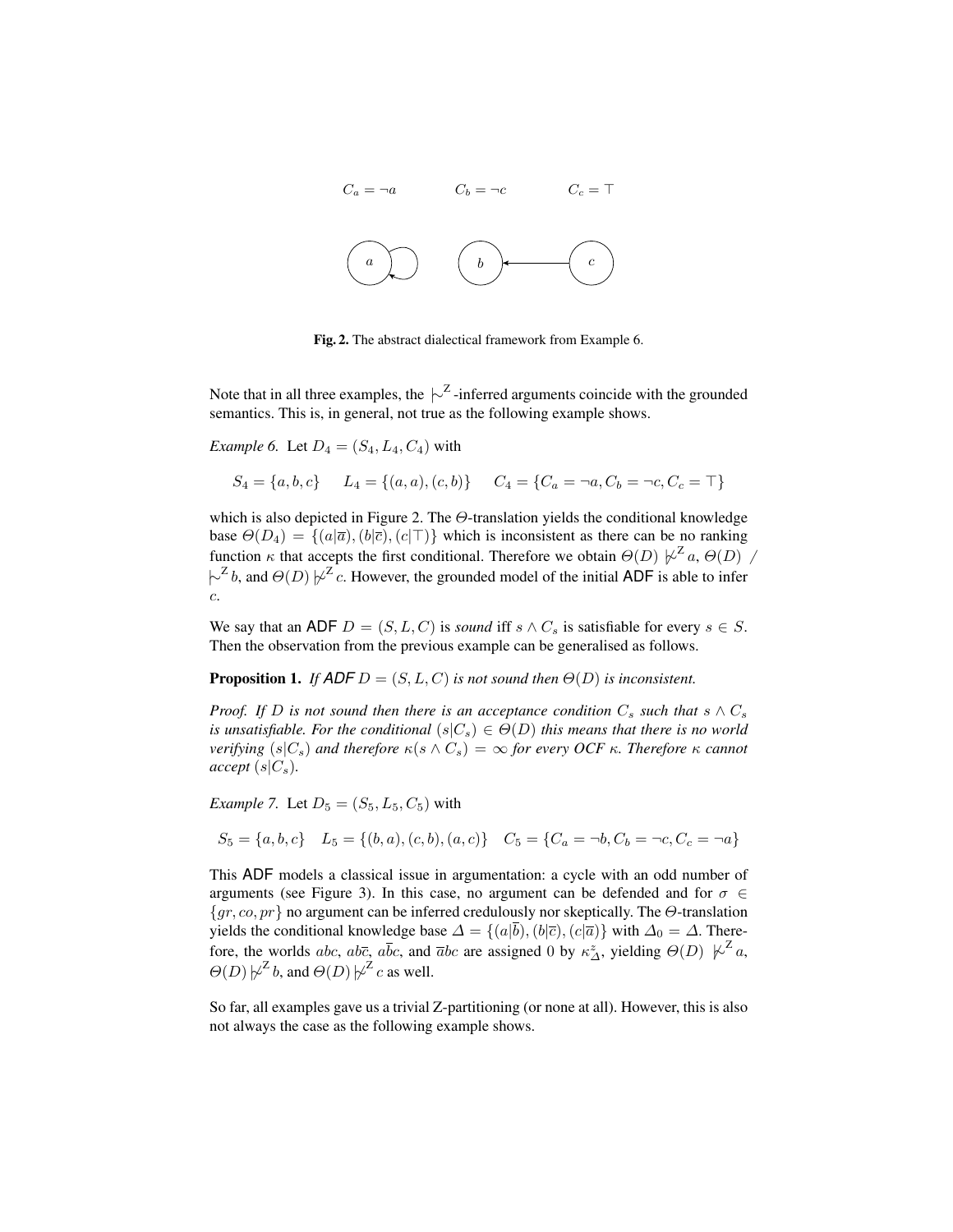

Fig. 3. The abstract dialectical framework from Example 7

*Example 8.* Let  $D_6 = (S_6, L_6, C_6)$  with  $S_6 = \{a, b, c\}$   $L_6 = \{(b, a), (c, b), (a, c)\}$   $C_6 = \{C_a = \neg b \land \neg c, C_b = \neg c, C_c = \neg a\}$ Then  $\Theta(D_6) = \{(a|\overline{b}\overline{c}), (b|\overline{c}), (c|\overline{a})\}$  and the Z-partitioning of  $\Theta(D_6)$  is  $(\Delta_0, \Delta_1)$  with

$$
\Delta_0 = \{ (b|\overline{c}), (c|\overline{a}) \}
$$
  

$$
\Delta_1 = \{ (a|\overline{b}\overline{c}) \}
$$

Accordingly, we get

$$
\begin{split} \kappa_{\varDelta}^{z}(abc)&=0\\ \kappa_{\varDelta}^{z}(ab\overline{c})&=0\\ \kappa_{\varDelta}^{z}(a\overline{b}c)&=0\\ \kappa_{\varDelta}^{z}(\overline{a}\overline{b}\overline{c})&=1\\ \kappa_{\varDelta}^{z}(\overline{a}b\overline{c})&=1\\ \kappa_{\varDelta}^{z}(\overline{a}\overline{b}\overline{c})&=0\\ \kappa_{\varDelta}^{z}(\overline{a}\overline{b}\overline{c})&=2\\ \end{split}
$$

and therefore  $\Theta(D_6)\not\!\sim^{\mathcal{Z}}\! a, \Theta(D)\not\!\sim^{\mathcal{Z}}\! b,$  and  $\Theta(D_6)\not\!\sim^{\mathcal{Z}}\! c.$ 

Let us now consider the converse of Proposition 1; we first prove a lemma that will be helpful to show that sound ADFs induce consistent conditional knowledge bases.

**Lemma 1.** *Let*  $\Delta$  *be some conditional knowledge base and*  $\psi$ ,  $\phi$ ,  $\xi$  *formulas. If*  $\Delta \cup$  $\{\psi|\phi,(\psi|\xi)\}\$ is consistent then  $\Delta \cup \{\psi|\phi \vee \xi)\}\$ is consistent.

*Proof. Assume*  $\Delta_1 = \Delta \cup \{(\psi|\phi), (\psi|\xi)\}$  *is consistent. In order to show consistency of*  $\Delta_2 = \Delta \cup \{(\psi | \phi \vee \xi)\}\$ it suffices to show that there is at least one conditional in every  $\emptyset \neq \Delta' \subseteq \Delta_2$ , which is tolerated by  $\Delta'$ , cf. Theorem 4 in [12].

*1. Case 1* ( $\psi | \phi \vee \xi$ )  $\notin \Delta'$ : *Then*  $\Delta' \subseteq \Delta_1$  *and the claim follows from the consistency*  $of \Delta_1$ *.*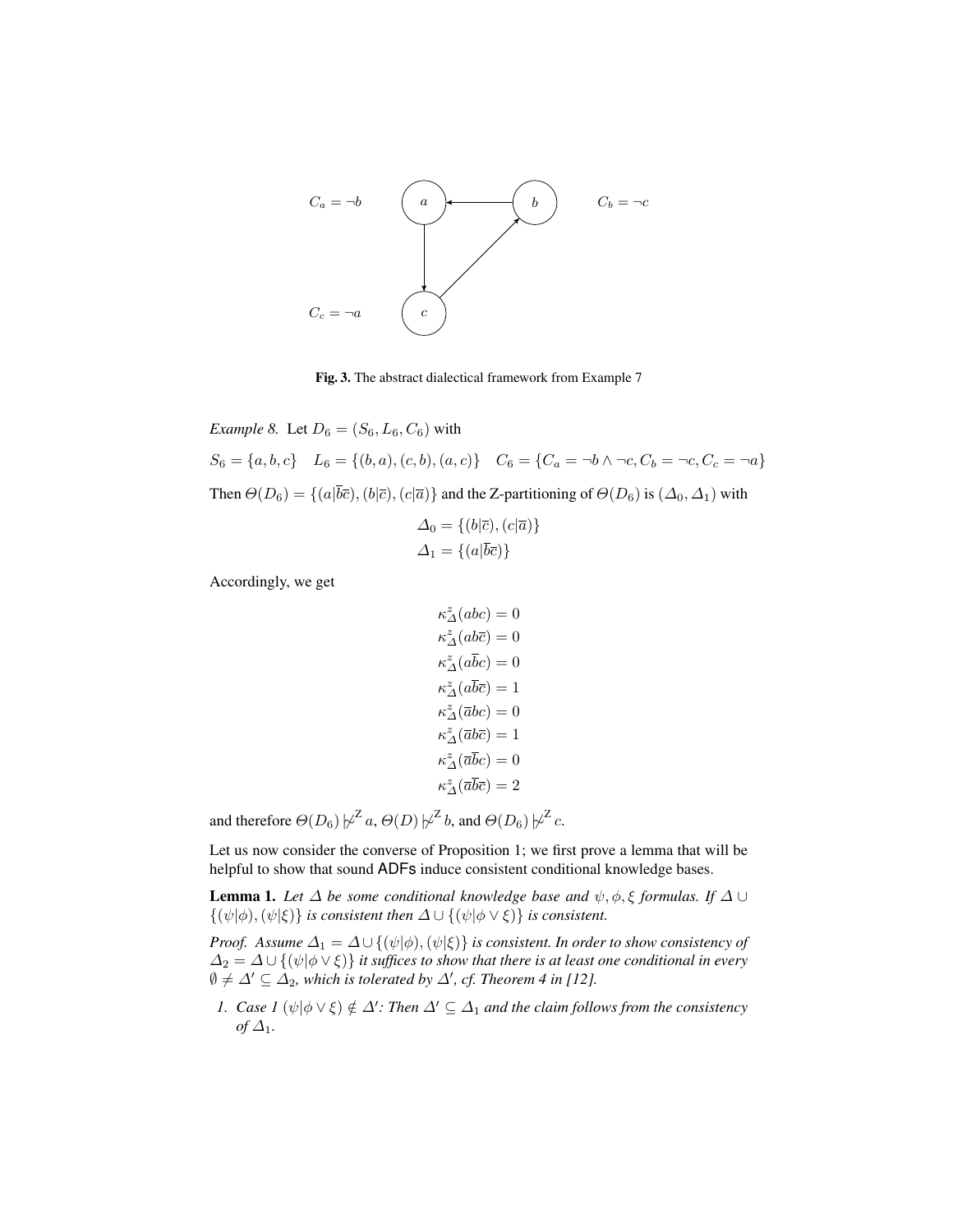- 2. *Case* 2  $(\psi | \phi \lor \xi) \in \Delta'$ : *Define*  $\Delta'' = \Delta' \setminus \{(\psi | \phi \lor \xi)\} \cup \{(\psi | \phi), (\psi | \xi)\} \subseteq \Delta_1$ . *Due to the consistency of*  $\Delta_1$  *there is a conditional*  $\delta \in \Delta^n$  *which is tolerated by*  $\Delta$ <sup>*n*</sup>.
	- *(a)*  $\text{Case 2.1 } \delta \neq (\psi | \phi), \delta \neq (\psi | \xi)$ *: Let*  $\omega$  *be the world that verifies*  $\delta$  *and satisfies all conditionals in*  $\Delta''$ . Then either  $\omega \models \psi$  *(in that case*  $\omega$  *necessarily satisfies*  $(\psi|\phi\vee\xi)$  *as well) or*  $\omega \not\models \phi$  *and*  $\omega \not\models \xi$ . In the latter case it follows  $\omega \not\models \phi \vee \xi$ *and therefore*  $\omega$  *also satisfies*  $(\psi | \phi \lor \xi)$ *. It follows that*  $\delta$  *is also tolerated by*  $\Delta'$ .
	- *(b) Case* 2.2  $\delta = (\psi|\phi)$  *(analogously for*  $\delta = (\psi|\xi)$ *). Let*  $\omega$  *be the world that verifies*  $\delta$  *and satisfies all conditionals in*  $\Delta''$ *. Then*  $\omega \models \psi \land \phi$  *and therefore also accepts* ( $\psi | \phi \vee \xi$ )*. It follows that* ( $\psi | \phi \vee \xi$ ) *is also tolerated by*  $\Delta'$ *.*  $\Box$

**Theorem 1.** *If the ADF D is sound then*  $\Theta(D)$  *is consistent.* 

*Proof.* Let  $D = (S, L, C)$  be sound. Let  $\Theta(D) = \{\delta_1, \ldots, \delta_n\}$  with  $\delta_i = (s_i | C_i)$ ,  $i = 1, \ldots, n$ , for  $S = \{s_1, \ldots, s_n\}$ . As D is sound,  $C_i \not\models \neg s_i$  for  $i = 1, \ldots, n$ . We  $can$  also assume  $C_i \not\models s_i$  for  $i = 1, \ldots, n$ , otherwise  $\delta_i$  would be verified for trivial *reasons. From both statements we can therefore assume that*  $C_i$  *does not mention*  $s_i$  *at all.*

*In order to show consistency of* Θ(D) *it suffices to show that there is at least one conditional in every*  $\emptyset \neq \Delta \subseteq \Theta(D)$ *, which is tolerated by*  $\Delta$ *, cf. Theorem 4 in [12]. Without loss of generality assume*  $\Delta = {\delta_1, \ldots, \delta_m}$  *for some*  $1 \leq m \leq n$  *(e.g. after reordering the conditionals).*

Without loss of generality, we now assume that each condition  $C_i$ ,  $i = 1, \ldots, m$ , is *a conjunction of literals. This is justified due to the following:*

- $1. \,$  We can first safely assume that each  $C_i$  is in disjunctive normal form as the syntactic *representation does not influence semantic evaluation.*
- *2. Due to Lemma 1 we can split each conditional*  $(\phi | \psi_1 \vee ... \vee \psi_k)$  *into*  $\{(\phi | \psi_1), ...,$  $(\phi|\psi_k)$ *. As we will show that the conditional knowledge base consisting of the latter conditionals is consistent, it follows by Lemma 1 that the original knowledge base is consistent as well.*

*Define*

$$
\#neg(C_i) = \{ s \in S \mid C_i \models \neg s \}
$$

*to be the set of statements that occur negatively in each conjunction*  $C_i$ *. Let*  $j \in$  $\{1,\ldots,m\}$  *be such that*  $\#neg(C_i)$  *is minimal wrt. set inclusion among all*  $\#neg(C_i)$ *. Define the possible world*  $\hat{\omega}'$  through assigning F to all atoms in  $\#neg(C_j)$  and T to all remaining ones. We claim that  $\hat{\omega}'$  verifies  $\delta_j$  and satisfies all other conditionals in ∆*.*

- *1. First we show that*  $\hat{\omega}'$  verifies  $\delta_j$ : As  $\hat{\omega}'$  assigns F exactly to all atoms negatively  $occurring$  in  $C_j$  we have  $\hat{\omega}' \models C_j$ . Furthermore, as  $C_j \not\models \neg s_j$ ,  $s_j$  is assigned to  $\mathsf T$  $\mathsf{in} \ \hat{\omega}'$ . Therefore  $\hat{\omega}' \models s_j \land C_j$ .
- 2. *Now, we show that*  $\hat{\omega}'$  *satisfies every*  $\delta_i \in \Delta$ ,  $i = 1, \ldots, m$ : If  $\hat{\omega}' \not\models C_i$  then  $\hat{\omega}'$ *trivially satisfies*  $\delta_i$ *. So assume*  $\hat{\omega}' \models C_i$ *. We first show*  $\#neg(C_i) = \#neg(C_j)$ *:*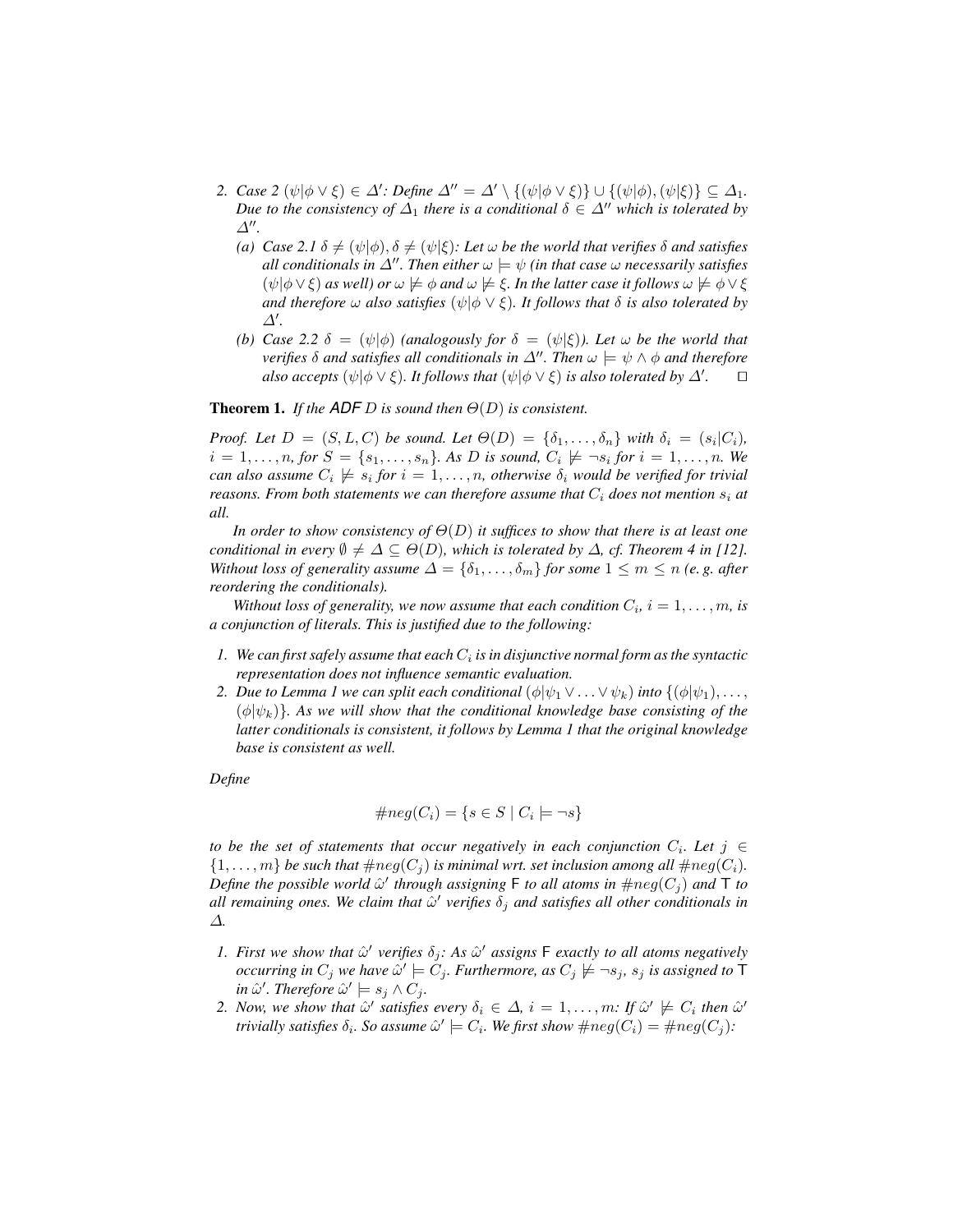- *(a) We have*  $\#neg(C_i) \subseteq \#neg(C_j)$  *for the following reasons: Let*  $s \in \#neg(C_i)$ *, i. e.,*  $C_i \models \neg s$ *. As*  $\hat{\omega}' \models C_i$  *we have*  $\hat{\omega}' \models \neg s$ *. As an atom is set to*  $\sf F$  *in*  $\hat{\omega}'$  *only if*  $s \in \#neg(C_i)$  *the claim follows.*
- (b)  $\#neg(C_i) \not\subset \#neg(C_j)$ : this is clear as  $\#neg(C_i) \subset \#neg(C_i)$  would vio*late the minimality of*  $\#neg(C_i)$ *.*

Due to  $\#neg(C_j) = \#neg(C_i)$  and the fact that  $C_i \not\models \neg s_i$  it follows that  $\hat{\omega}' \models s_i$ *(recall that all atoms are set to*  $\mathsf T$  *except the ones in*  $\#neg(C_j)$ *). Therefore,*  $\hat{\omega}'$  $satisfies  $\delta_i$ .$ 

As we showed that  $\delta_i$  is tolerated by  $\Delta$ , we have proven the general claim of the theo $r$ *rem.*  $\Box$ 

Taking Proposition 1 and Theorem 1 together, we obtain the following corollary.

Corollary 1. *An ADF* D *is sound iff* Θ(D) *is consistent.*

The result above characterises consistency in the CL framework by a simple assumption on ADFs and is a first step towards a deeper understanding of the relationships between these two approaches.

# 4 Related Works

Our aim in this paper is to lay foundations of integrative techniques for argumentative and conditional reasoning. There are previous works, which have similar aims or are otherwise related to this endeavour. We will discuss those in the following.

First, there is huge body of work on *structured argumentation*, i. e., approaches to argumentative reasoning that build on rule-based knowledge bases and construct arguments from chains of reasoning. Examples of such approaches are  $\mathsf{ASPIC}^+$  [19], *Assumption-based Argumentation* (ABA) [27], deductive argumentation [3], and *Defeasible Logic Programming* (DeLP) [9]. Roughly, these approaches work as follows. Starting from a knowledge base consisting of facts and rules, arguments are identified as minimal consistent derivations of their respective claims. One argument attacks another if the claim of the former somehow contradicts the contents of the latter. Building on this notion of conflict, an abstract argumentation framework can be constructed (in e. g. the case of  $\text{ASPIC}^+$ ) and acceptable arguments are identified using some semantics for those [7]. The claims of the acceptable arguments are then regarded as justified. As one can see, structured argumentation approaches provide a *stacked* view on formal argumentation and rule-based reasoning: syntactically, structured argumentation approaches use rule-based knowledge representation components but, semantically, rely on argumentative notions.

In [15] conditional reasoning based on System Z [12] and DeLP are combined in a novel way. Roughly, the paper provides a novel semantics for DeLP by borrowing concepts from System Z that allows using *plausibility* as a criterion for comparing the strength of arguments and counterarguments. Besnard et al. [2] develop a structured argumentation approach where general conditional logic is used as the base knowledge representation formalism. Their framework is constructed in a similar fashion as the deductive argumentation approach [3] but they also provide with *conditional contrariety*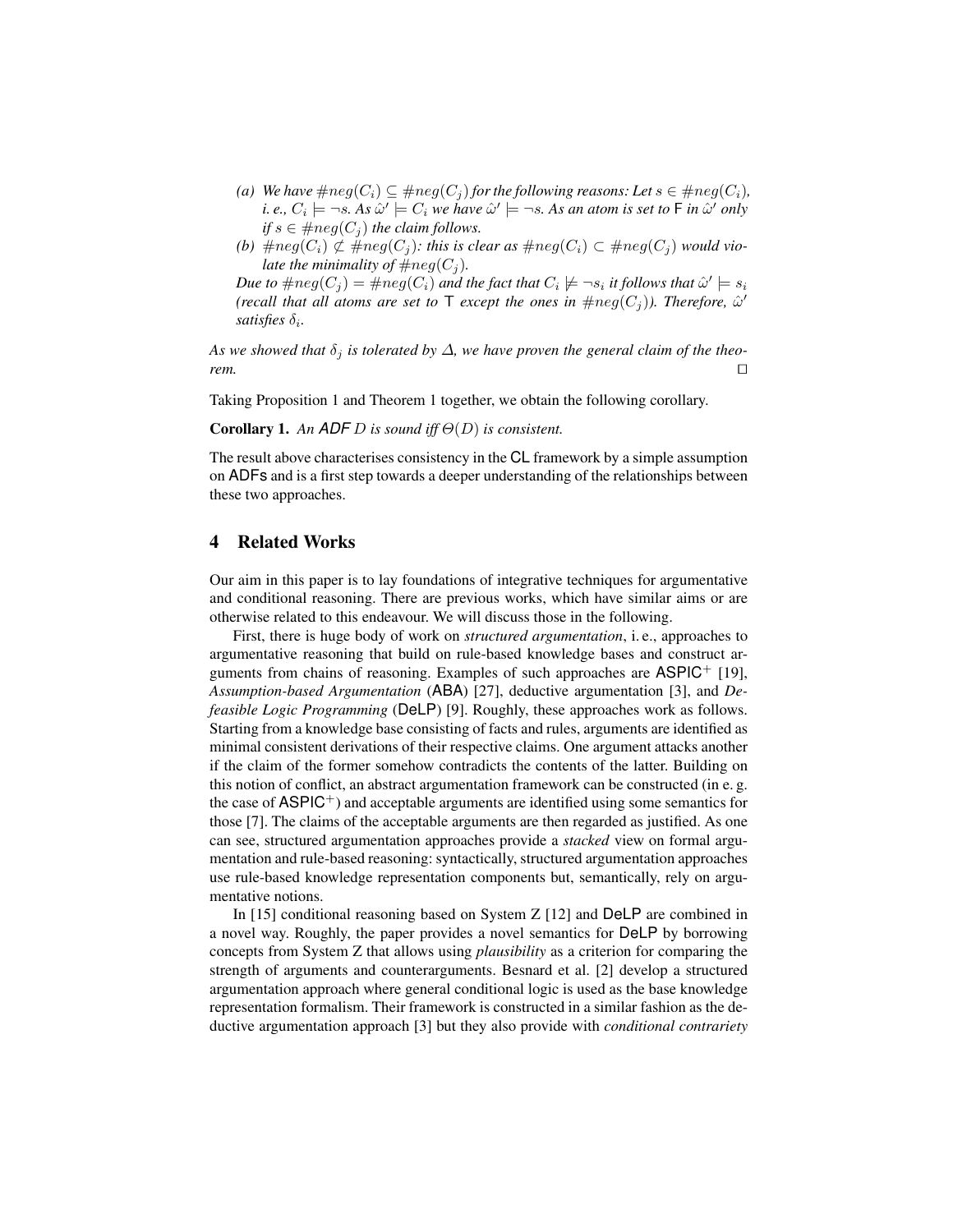a new conflict relation for arguments, based on conditional logical terms. In [29] a new semantics for abstract argumentation is presented, which is also rooted in conditional logical terms. Building on the ranking semantics System J for conditional logic [28] a ranking interpretation for extensions is provided when arguments can be instantiated by strict and defeasible rules. In [24] Strass presents a translation from an ASPIC-style defeasible logic theory to ADFs. While actually Strass embeds one argumentative formalism (the ASPIC-style theory) into another argumentative formalism (ADFs) and shows how the latter can simulate the former, the process of embedding is similar to our approach.

### 5 Summary

In this paper we took some first steps towards a deeper understanding of the relationship between conditional logic and abstract dialectical frameworks, thus broadening our understanding of the fields of argumentation and nonmonotonic reasoning in general. By means of examples we showed how the Z-inference relation can be applied to dialectical frameworks and we discovering striking similarities between this approach of reasoning and classical argumentation semantics (though no formal relationship has been shown yet). Our first result concerning the characterisation of consistency in conditional logic via soundness of abstract dialectical frameworks opens the way for more investigation.

# References

- 1. Beierle, C., Eichhorn, C., Kern-Isberner, G., Kutsch, S.: Skeptical, weakly skeptical, and credulous inference based on preferred ranking functions. In: Kaminka, G., Fox, M., Bouquet, P., Hüllermeier, E., Dignum, V., Dignum, F., van Harmelen, F. (eds.) Proceedings of the 22nd European Conference on Artificial Intelligence, ECAI 2016. Frontiers in Artificial Intelligence and Applications, vol. 285, pp. 1149–1157. IOS Press, Amsterdam, NL (2016)
- 2. Besnard, P., Gregoire, E., Raddaoui, B.: A conditional logic-based argumentation framework. ´ In: Proceedings of the 7th International Conference on Scalable Uncertainty Management (SUM 2013). pp. 44–56. Springer (2013)
- 3. Besnard, P., Hunter, A.: Elements of Argumentation. The MIT Press (2008)
- 4. Brewka, G., Ellmauthaler, S., Strass, H., Wallner, J.P., Woltran, S.: Abstract dialectical frameworks revisited. In: Proceedings of the 23rd International Joint Conference on Artificial Intelligence (IJCAI'13) (2013)
- 5. Cerutti, F., Gaggl, S.A., Thimm, M., Wallner, J.P.: Foundations of implementations for formal argumentation. In: Baroni, P., Gabbay, D., Giacomin, M., van der Torre, L. (eds.) Handbook of Formal Argumentation, chap. 15. College Publications (February 2018)
- 6. DeFinetti, B.: Theory of Probability, vol. 1,2. John Wiley and Sons, New York (1974)
- 7. Dung, P.M.: On the Acceptability of Arguments and its Fundamental Role in Nonmonotonic Reasoning, Logic Programming and n-Person Games. Artificial Intelligence 77(2), 321–358 (1995)
- 8. Egly, U., Gaggl, S.A., Woltran, S.: Answer-set programming encodings for argumentation frameworks. Technical Report DBAI-TR-2008-62, Technische Universität Wien (2008)
- 9. Garcia, A., Simari, G.R.: Defeasible Logic Programming: An Argumentative Approach. Theory and Practice of Logic Programming 4(1–2), 95–138 (2004)